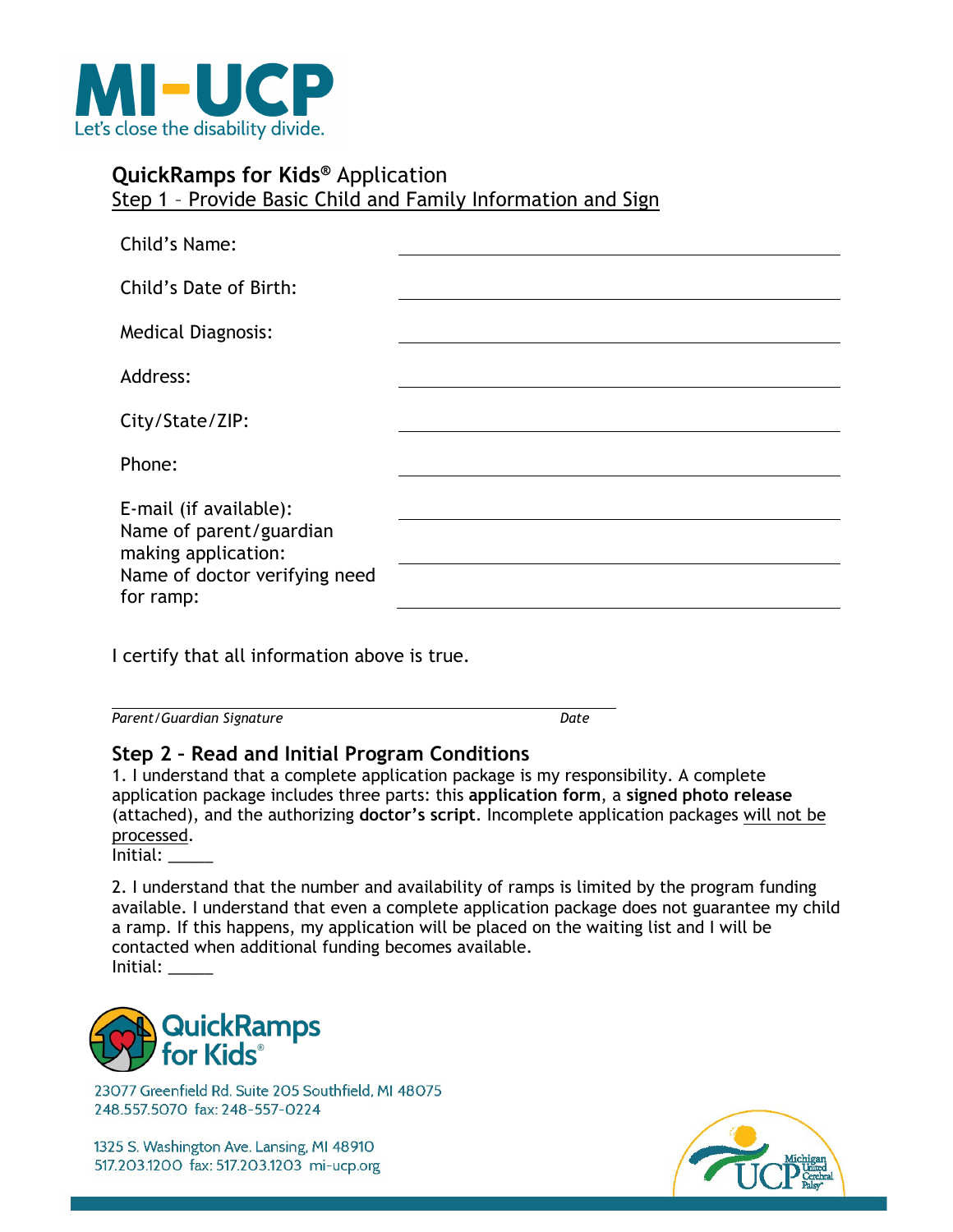

3. I understand that I am obligated to return the QuickRamp to UCP/Detroit in the event my child/family no longer needs it, so that another family may benefit from a QuickRamp.

 $Initial:$ 

4. I understand that QuickRamps for Kids is funded by a generous grant that is intended to help families who have exhausted traditional funding sources. I have looked for other funding sources \_\_\_ Yes \_\_\_ No If Yes, what sources? Initial: \_\_\_\_\_

5. I understand that UCP/Detroit is providing a funding mechanism only and is not responsible for the performance or warranty of the ramp. Initial: \_\_\_\_\_

6. I agree to forward photos of my child using the ramp based on the guidelines identified on the signed photo release form. Initial: \_\_\_\_\_\_

#### **Step 3 – Tell us Your Story**

Please provide a few lines to explain why your child needs a QuickRamp. What problems will it solve? How will it help your child? Your family? Attach another page if you need more space!

#### **Step 4 – Measure for the Length of Ramp Needed**

For us to calculate the ramp length that best meets your needs, we need to know the **rise** of your porch. The **rise** is the **total number of inches straight up from the ground to the surface where the top of the ramp will rest**. This will determine whether or not a portable will meet your needs and if so, what length will be most appropriate.

| inches |
|--------|
|        |



23077 Greenfield Rd. Suite 205 Southfield, MI 48075 248.557.5070 fax: 248-557-0224

1325 S. Washington Ave. Lansing, MI 48910 517.203.1200 fax: 517.203.1203 mi-ucp.org